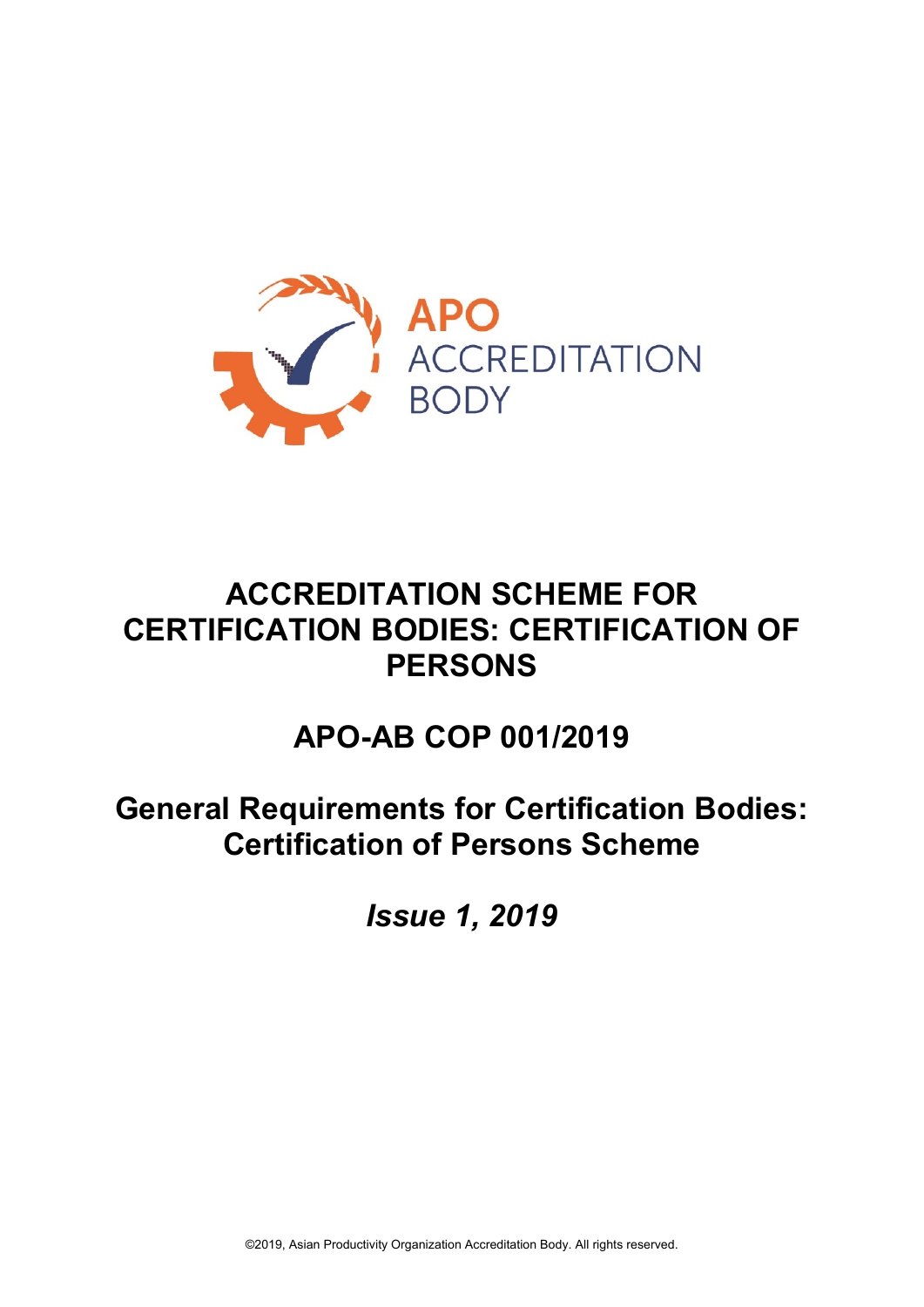# **TABLE OF CONTENTS**

# Page

| 1.         |      |  |
|------------|------|--|
| 2.         |      |  |
| 3.         |      |  |
|            |      |  |
| 4.         |      |  |
|            |      |  |
| 4.1        |      |  |
| 4.2        |      |  |
| 4.3        |      |  |
| 4.4<br>4.5 |      |  |
| 4.6        |      |  |
|            |      |  |
| 5.         |      |  |
| 5.1        |      |  |
| 5.2        |      |  |
| 5.3        |      |  |
| 5.4        |      |  |
| 5.5        |      |  |
| 5.6        |      |  |
|            |      |  |
| 1.         |      |  |
| 2.         |      |  |
| З.         |      |  |
| 4.         |      |  |
| 5.         |      |  |
| 6.         |      |  |
|            |      |  |
| 6.1        |      |  |
| 6.2        |      |  |
| 6.3        |      |  |
| 7.         |      |  |
| 7.1        |      |  |
| 7.2        |      |  |
| 7.3        |      |  |
| 8.         |      |  |
| 9.         |      |  |
|            |      |  |
| 10.        |      |  |
|            | 10.1 |  |
|            | 10.2 |  |
|            | 10.3 |  |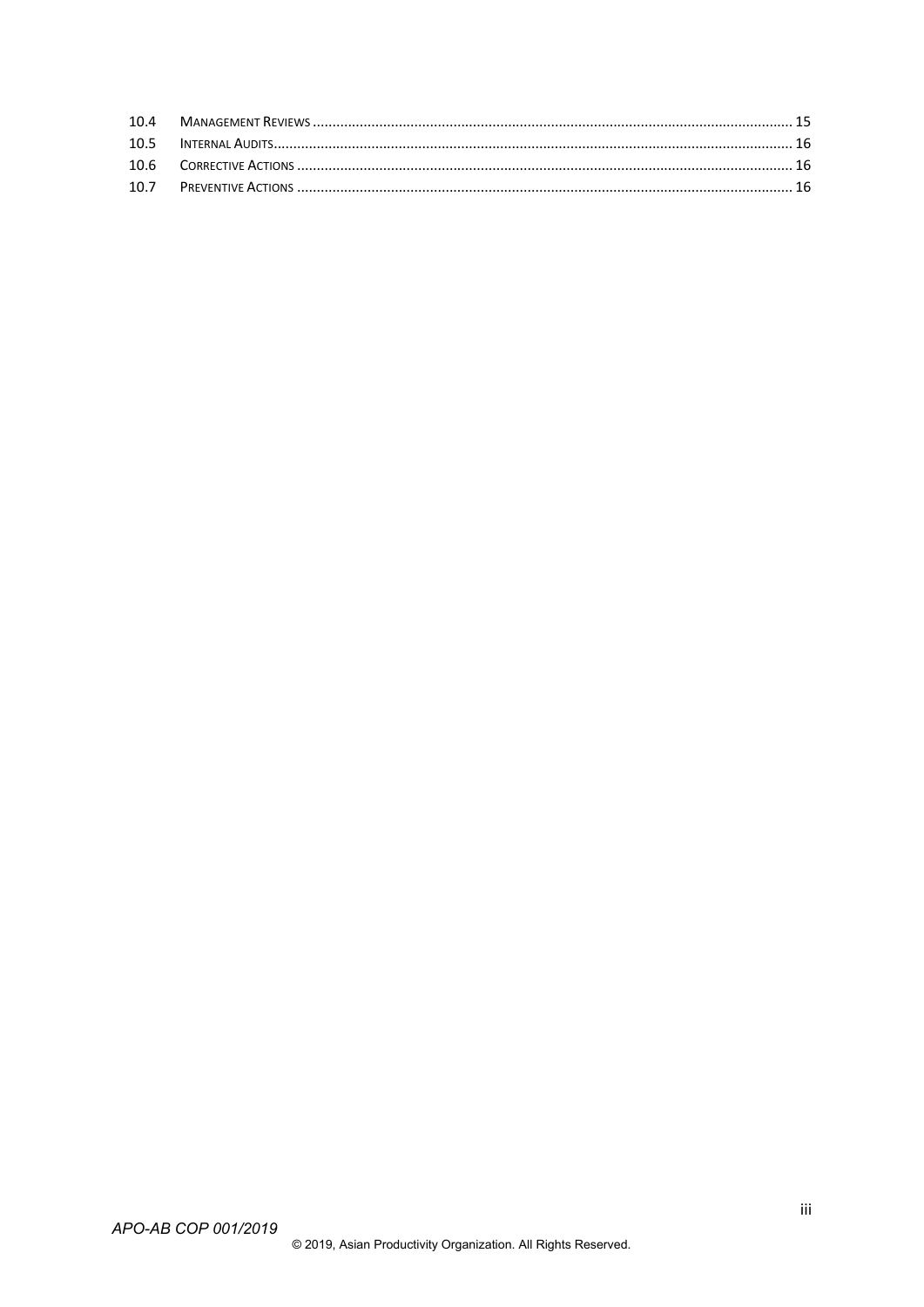# <span id="page-3-0"></span>**Introduction**

This document specifies the accreditation procedures and general requirements of certification bodies (CBs) operating APO certification of persons (APO-CoP) schemes. The requirements developed by the APO-AB for CBs operating APO-CoP schemes were adapted from ISO/IEC 17024:2012 - Conformity assessment, General requirements for bodies operating certification of persons.

Compliance with the requirements will ensure the competence and reliability of CBs in conducting CoP.

These requirements should be read in conjunction with the following documents:

**APO-AB Guidelines** for Accreditation of Certification Bodies Operating Certification of Persons (if available);

**ISO/IEC 17024:2012,** Conformity assessment, General requirements for bodies operating certification of persons;

**CASCO Document** on How to Develop Schemes for the Accreditation of Persons (ISO/IEC 17024);

**ISO/IEC TS 17027:2014**, Conformity assessment, Vocabulary related to competence of persons used for certification of persons; and

**Other additional rules** or specific requirements that may be issued/endorsed as APO-CoP requirements relating to schemes for CoP.

#### <span id="page-3-1"></span>**References, Terms, and Definitions**

For the purpose of this document, the normative references, terms, and definitions are as stated and defined in ISO/IEC 17024.

In addition the following definitions apply:

**Accreditation criteria:** A set of requirements which a certification body must meet for it to be accredited under the APO-CoP.

**Accredited CB operating CoP:** A CB to which an APO-CoP accreditation certificate has been granted.

**Approved signatory:** A person assigned/approved under the APO-CoP system to sign APO-CoP-endorsed accreditation reports issued by the APO-AB.

**APO-AB:** Asian Productivity Organization Accreditation Body.

**Certificate of accreditation:** A certificate issued by the APO-AB attesting that a CB is recognized as competent to perform CoP under the APO-CoP accreditation system. **Inoperative accreditation:** Accreditation status held in abeyance until remedial action has been taken. While accreditation is inoperative, no certification can be issued.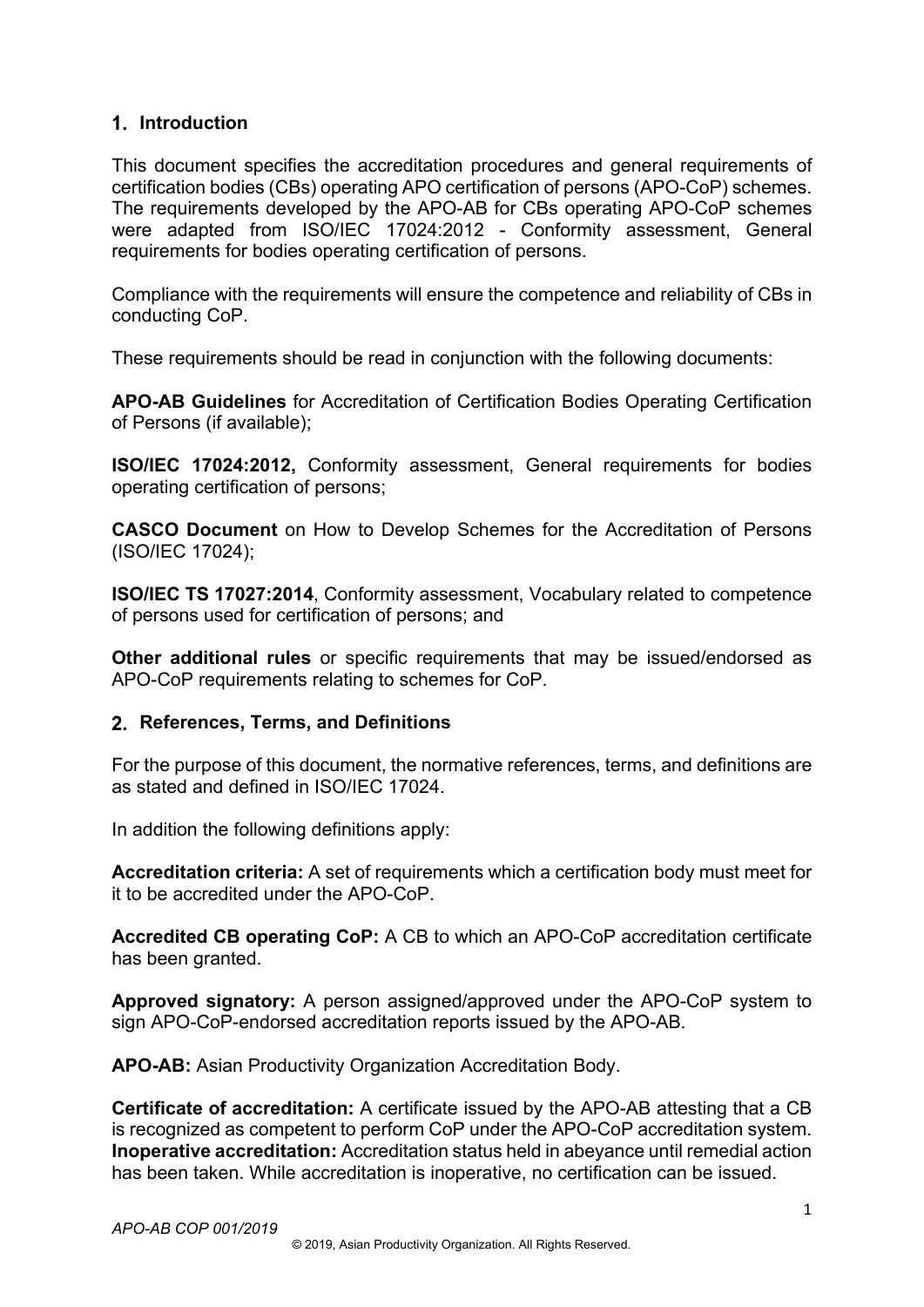**Suspension:** Accreditation held in abeyance by the APO-AB. This term applies to all or part of the activities under the scope of accreditation of an accredited CB. No further CoP certificates may be issued by an accredited CB for the suspended activities.

**APO-CoP accreditation:** APO-AB recognition that a CB is competent to carry out CoP.

**Schedule of accreditation:** A schedule issued with a certificate of accreditation listing the accredited scopes of CoP schemes that the APO-AB recognizes a CB is competent to perform.

**APO-CoP certificate:** A certificate that includes the APO-AB accreditation logo or a statement that a CB is accredited under the APO-CoP scheme and that the CoP scheme has been performed in accordance with APO-CoP requirements and conditions.

**Certification body (CB):** An organization that takes responsibility for all tasks in the development and operation of a CoP scheme.

**Scheme owner:** Organization responsible for developing and maintaining a certification scheme. (*Note: The organization can be the CB itself, a governmental authority, or others*)

**APO Certification of Persons Accreditation Scheme (APO-CoP):** The APO-CoP is an APO-AB accreditation scheme for the accreditation of CBs operating CoP and administered by the APO-AB.

**Certification scheme for persons:** Competence and other requirements related to specific occupational or skilled categories of persons.

# <span id="page-4-0"></span>**Eligibility for Application for Accreditation**

#### <span id="page-4-1"></span>*Criteria for Application*

CB that intend to apply for accreditation for their CoP scheme must meet the criteria listed below:

3.1 Have certified at least ten 10 persons under the scheme for which accreditation is sought.

3.2 Have completed at least one internal audit and one management review

# <span id="page-4-2"></span>**Authority for the Granting of APO-CoP Accreditation**

<span id="page-4-3"></span> *General*

4.1.1 Under the APO-CoP accreditation scheme, the APO-AB Council is responsible for all policies and decisions affecting the accreditation of CBs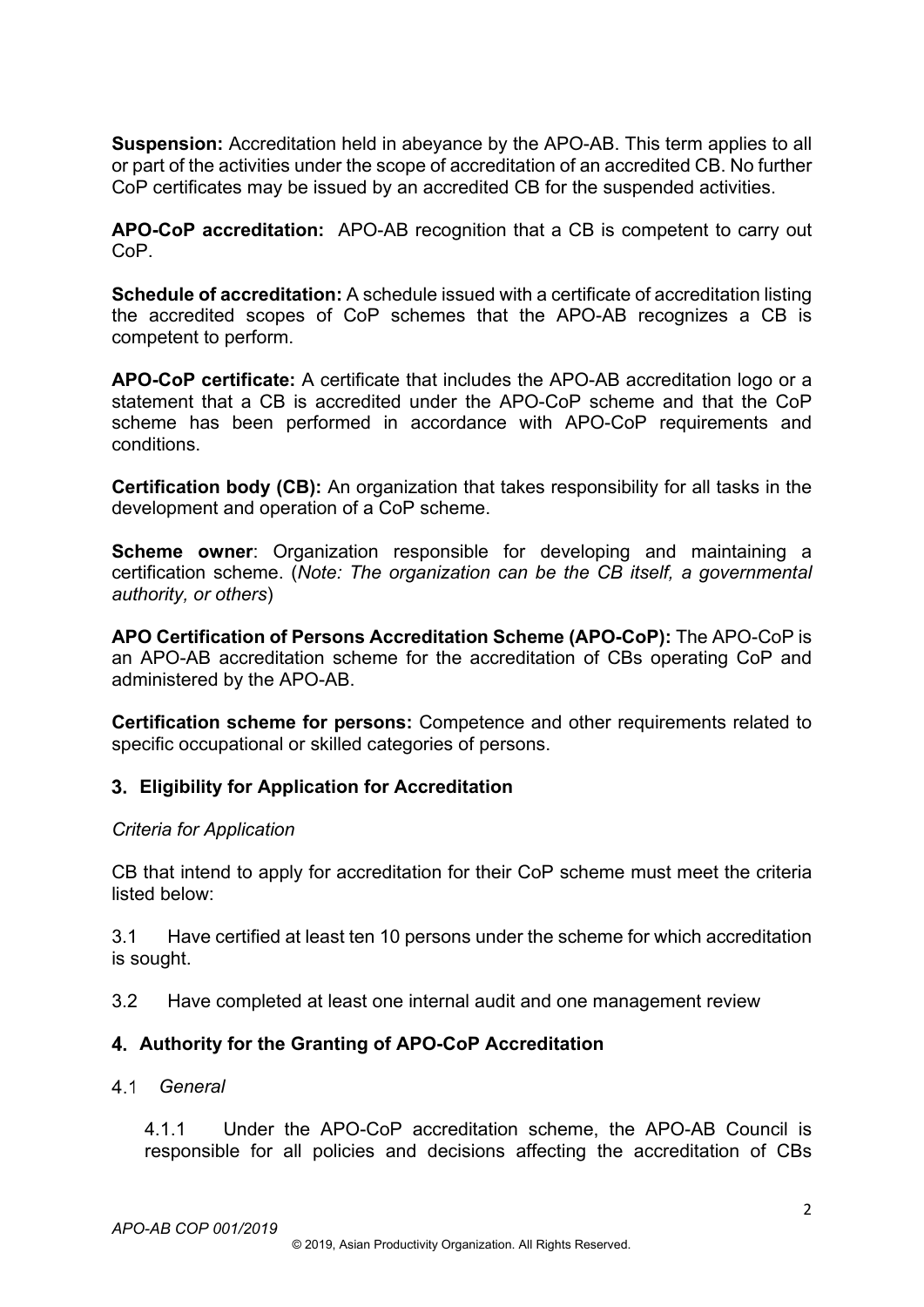conducting CoP, including the granting, maintenance, renewal, extension, reduction, and suspension of accreditation.

4.1.2 The Chair of the APO-AB Council has the authority to approve all documents and procedures related to the accreditation scheme.

# *Criteria for Competence, Procedures, and Amendment of Conditions*

<span id="page-5-0"></span>4.2.1 The APO-AB has the right to prescribe the relevant criteria for competence against which a CB is assessed.

4.2.2 The accreditation standard adopted by the APO-AB is as set out in document ISO/IEC 17024, Conformity assessment, General requirements for bodies operating certification of persons. It contains the requirements the CB must meet to demonstrate its capability and competency in certifying persons for a specific scope and that its certification scheme meets Clause 8 of ISO/IEC 17024. A guidance checklist based on ISO/IEC 17024 is given in **Appendix 1.**

4.2.3 Any other additional criteria may be prescribed at the discretion of the APO-AB. The APO-AB will specify the procedures by which application for accreditation can be made, as stated in **APO-AB Doc XXXX** Procedure for Application for Accreditation, and the conditions for granting, maintaining, extending, reducing, suspending, reinstating and renewing accreditation.

4.2.4 The APO-AB reserves the right to amend, alter, add, or delete any part of these regulations and procedures if it believes that such alterations, amendments, or additions are reasonable and necessary to maintain the credibility or smooth operation of accreditation of the APO-CoP.

4.2.5 In the event of such alterations, reasonable time will be given to a CB to carry out the necessary adjustments to its procedures and certification schemes to comply with the altered terms and conditions. Unless otherwise specified, a period of six months from the date of notification of change by the APO-AB will be given for a CB to carry out the necessary adjustments to its procedures. The accredited CB will notify the APO-AB when such adjustments have been completed.

# *Processing and Granting of Accreditation*

<span id="page-5-1"></span>4.3.1 When CB application for accreditation is received and the application form APO-AB Form XXXX is confirmed to contain sufficient information, the CB will sign an Accreditation Agreement with the APO-AB, APO-AB TOR 3006/2019

- 4.3.2 All CBs must comply with and fulfill the following requirements:
	- a. Extend cooperation to the APO-AB in conducting assessment activities for accreditation.
	- b. Provide access to CB personnel, locations, information, reports, and documents relevant to performing the assessment for accreditation.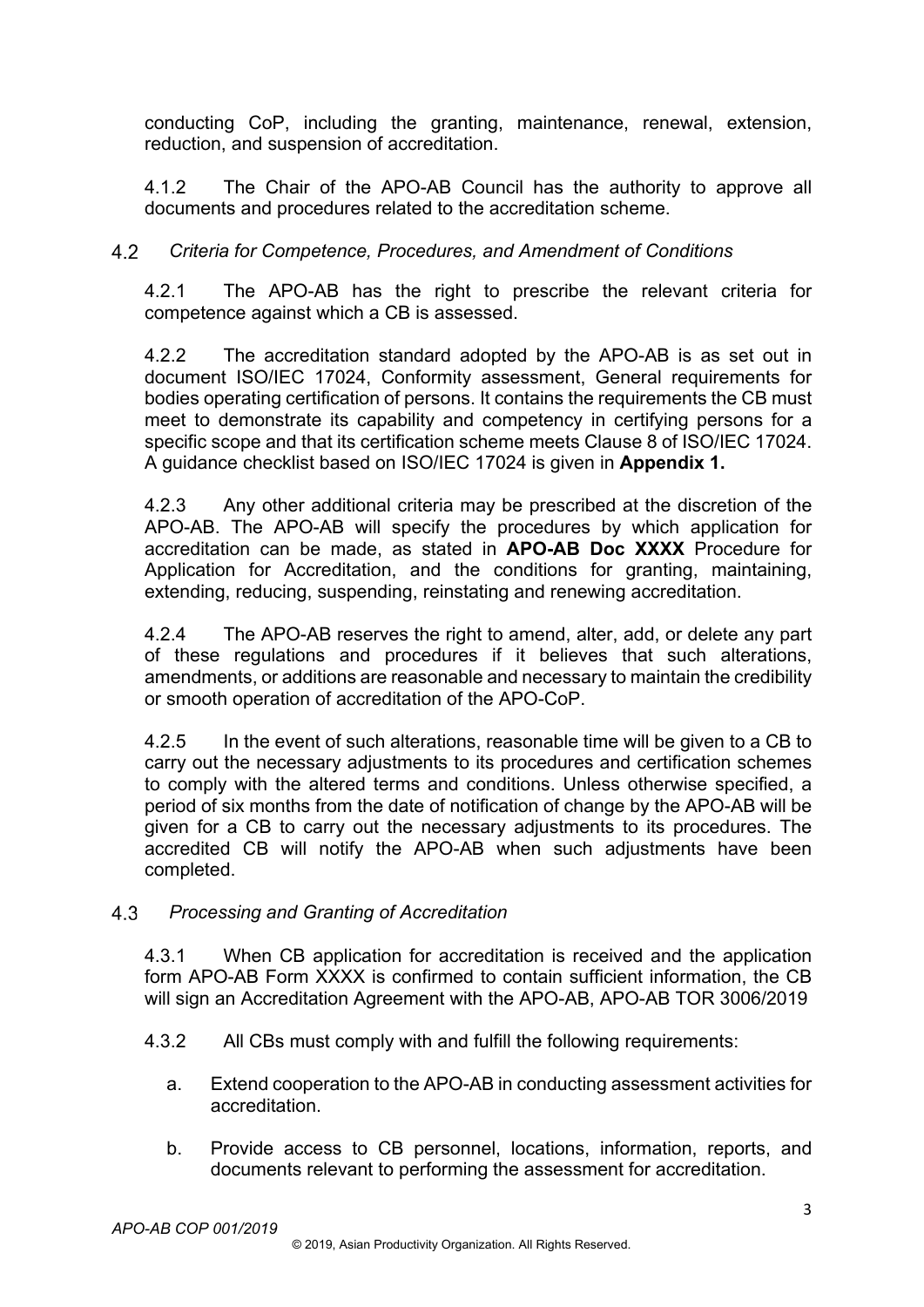- c. Claim accreditation only with respect to the scope for which a CB has been accredited.
- d. Not use accreditation in any manner that would bring the APO-AB into disrepute.
- e. Inform the APO-AB without delay of significant changes relevant to accreditation such as legal status, organizational structure, and scope of accreditation.
- f. Assist in the investigation and resolution of any accreditation-related complaints involving the APO-AB.
- g. Follow the APO-AB policy on the use of the accreditation logo.

4.3.3 An application for accreditation will be valid for two years from the date of acceptance of the application and lapse at the end of the two-year period if accreditation is not successful. The APO-AB reserves the right to extend this period as it deems appropriate.

4.3.4 The APO-AB will assess the applicant CB by performing:

1) Stage 1 Assessment. Adequacy assessment through a review of its quality manual and associated documents in meeting the ISO/IEC 17024 requirements.

2) Stage 2 Assessment. Compliance assessment to establish whether a CB is capable and competent in developing and operating the CoP scheme for which it seeks accreditation. The compliance assessment will include a witnessed audit based on a sampling of activities in accordance with APO-AB PRO 4012/219 on Procedures for Witnessing Assessment.

4.3.5 The APO-AB will only consider the granting of accreditation upon satisfactory resolution of all non-compliance issues found during the assessments.

4.3.6 The APO-AB will grant an APO-CoP certificate of accreditation after it is satisfied that a CB complies with these conditions and all APO-CoP criteria.

4.3.7 The certificate of accreditation will be valid for four years from the date of approval by the Chair of the APO-AB. Thereafter the certificate is renewable at four-year intervals subject to meeting the requirements.

4.3.8 The certificate of accreditation is not transferable.

4.3.9 Subject to the limitations stated in these conditions, changes in the certificate of accreditation such as a change in the name of a CB or its organizational structure, change in its legal status, change of address or premises, change in approved signatories, or other editorial changes may be considered by the APO-AB if in its opinion those changes are not considered to constitute significant changes to the CB quality system or do not affect its technical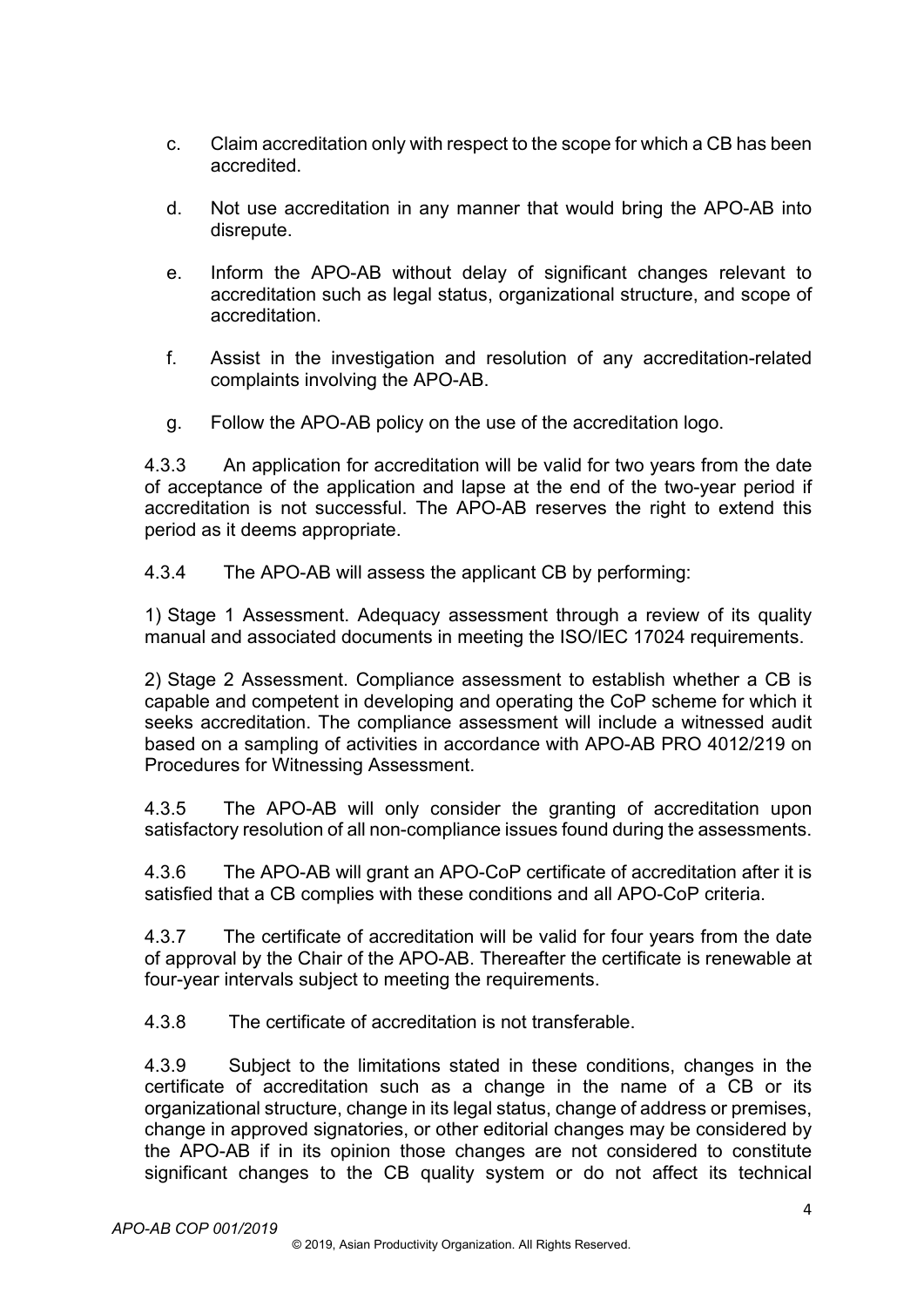competence. The APO-AB reserves the right to conduct an assessment or other forms of evaluation to confirm continued compliance with the APO-CoP accreditation criteria, if required.

4.3.10 All accredited CBs will be listed in a directory maintained by the APO-AB.

#### $4.4$  *Monitoring, Surveillance, and Reassessment of CBs*

<span id="page-7-0"></span>4.4.1 The APO-AB will indicate how the monitoring of compliance with these conditions and the relevant APO-CoP accreditation criteria will be carried out.

4.4.2 The APO-AB will schedule assessments of accredited CBs and their certification schemes as shown in Tables 1 and 2.

| Surveillance 1 | Approximately 12 months from the granting/renewal date |
|----------------|--------------------------------------------------------|
| Surveillance 2 | Approximately 15 months from the surveillance date     |
| Reassessment   | Approximately 3 months before the expiration date      |

#### Table 1. First cycle of accreditation

| Surveillance | Approximately 18 months from the previous expiration date |
|--------------|-----------------------------------------------------------|
| Reassessment | Approximately 6 months before the expiration date         |

(*Note: The interval between assessments must not be more than two years)*

Table 2. Subsequent cycle of accreditation

4.4.3 In addition to or as part of its program of surveillance, the APO-AB or its authorized agent(s) reserves the right to carry out unscheduled assessments of accredited CBs if there are reasons to suspect that they or their certification schemes have failed in their obligations to meet the APO-CoP accreditation criteria or conditions.

# <span id="page-7-1"></span> *Suspension of Accreditation and Appeal*

4.5.1 The APO-AB may at its discretion suspend accreditation if the following occur:

Violation of the terms and conditions of accreditation;

Failure to provide reasonable cooperation with or facilities for APO-AB assessors and/or authorized agents to discharge their official duties; and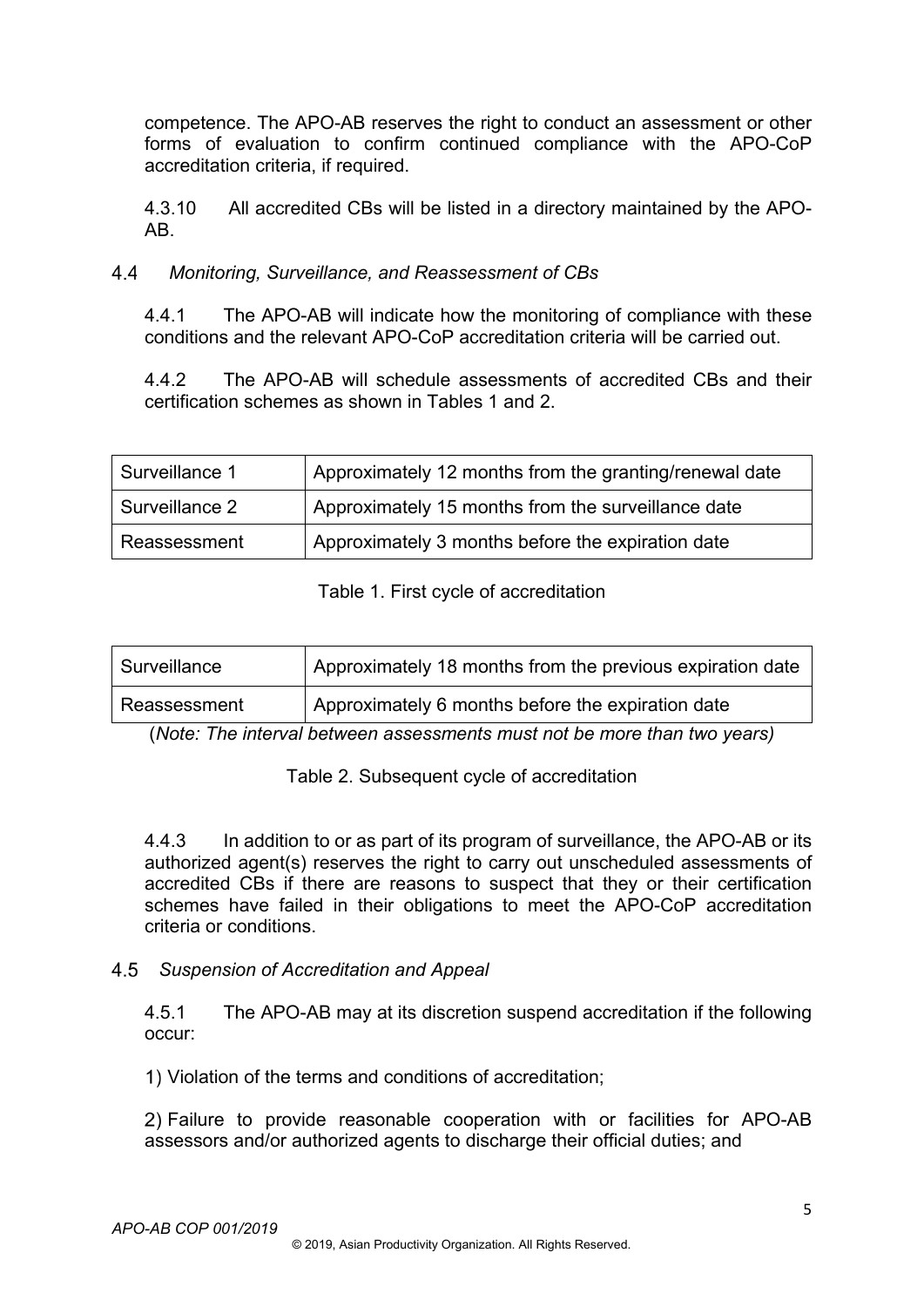3) In the reasonable view of the APO-AB, an accredited CB makes unreasonable or irresponsible use of a subcontract.

4.5.2 The APO-AB reserves the right to determine the period of suspension of accreditation depending on the severity of the non-conformities in relation to the APO-AB accreditation criteria and conditions.

4.5.3 Before the APO-AB suspends a certificate of accreditation, it will issue a notice to the accredited CB. The CB is required to show cause for why the certificate of accreditation should not be suspended within 14 working days of receipt of the notice.

4.5.4 If a written appeal is received, the APO-AB will consider the explanations given and offer the accredited CB an opportunity to be heard by the Appeal Panel as soon as possible, following the appeal procedure in APO-AB PRO 4008/2019.

4.5.5 If no appeal against the notice of suspension is received by the APO-AB, the accreditation will be suspended after the 14-day period and the CB will be informed of the suspension in writing.

4.5.6 A CB that has been suspended cannot issue APO-CoP endorsed certificates for the suspended certification scheme/scope.

### <span id="page-8-0"></span> *Confidentiality*

4.6.1 All information gained by the APO-AB, its assessors, and authorized agents in processing, granting, maintaining, renewing, extending, reducing, and suspending accreditation will be treated as confidential between the APO-AB and the accredited CB. Such information will be handled on a strict need-to-know basis and will not be divulged without the written permission of the CB unless required by law.

4.6.2 The APO-AB and its committees, assessors, and technical experts will be made aware of and abide by this requirement for confidentiality.

# <span id="page-8-1"></span>**Obligations of CBs**

#### <span id="page-8-2"></span> *General*

5.1.1 Participation in the APO-CoP does not in any way exempt CBs from or diminish their responsibilities in observing/complying with existing laws and regulations currently enforced in their countries.

- 5.1.2 CBs will at all times:
- Maintain practices and certification schemes to a standard complying with APO-CoP regulations, accreditation criteria of the APO-AB Guidelines and ISO/IEC 17024, and other conditions and requirements prescribed by the APO-AB.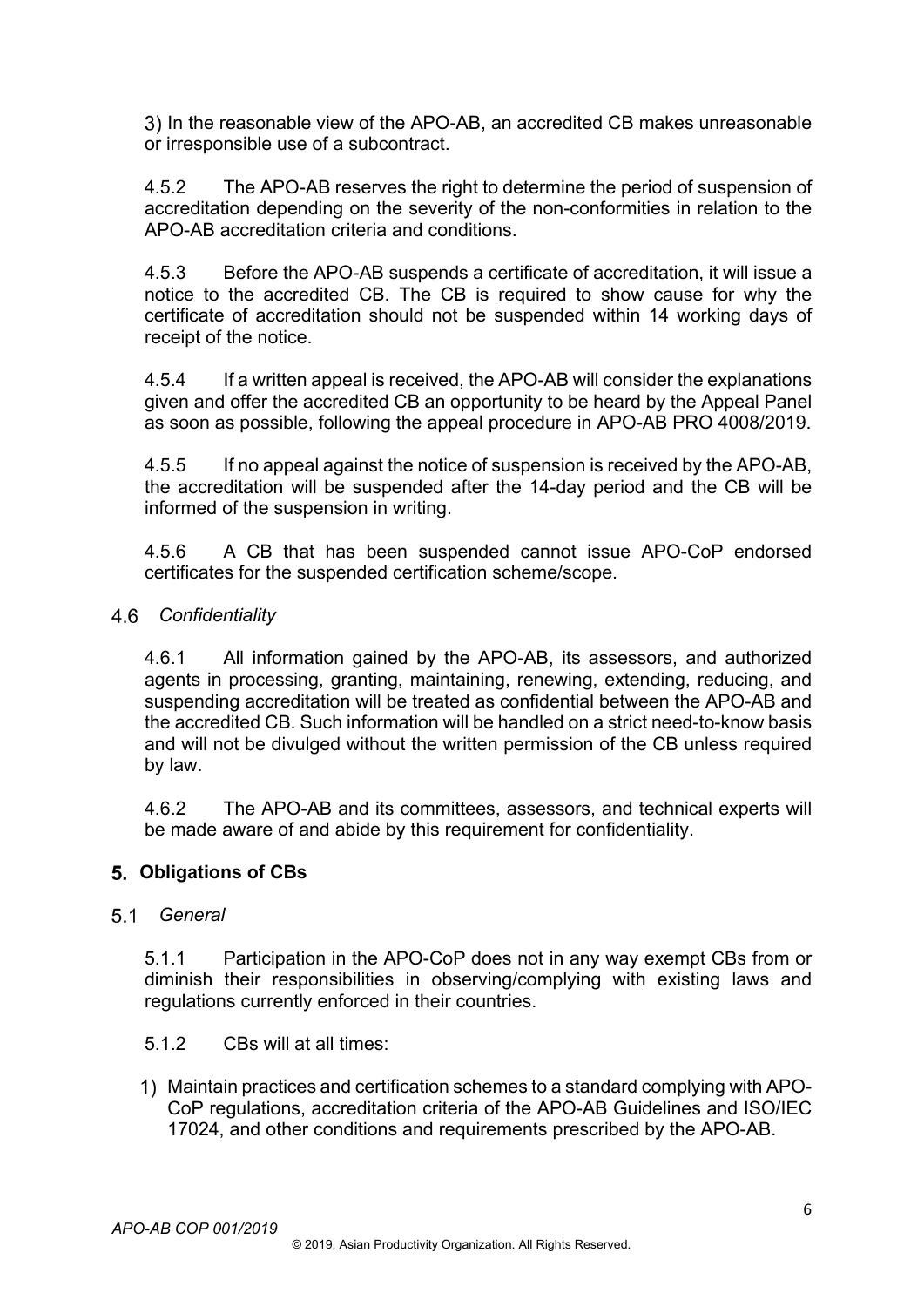- Offer all clients a standard of quality service consistent with APO-CoP regulations, accreditation criteria, and requirements and maintain credibility and commercial integrity in all operations.
- 3) Not vary the terms or conditions under which the certificate of accreditation is issued during the period of accreditation unless written notice is given to the APO-AB of the intention to do so and written confirmation of the variation is received from the APO-AB. It is the responsibility of CBs to demonstrate that such variation does not render the certificate of accreditation invalid.
- Not use the APO-AB accreditation or the certificate of accreditation in any manner that would bring the APO-CoP scheme into disrepute and not make any statement pertaining to its accreditation which the APO-AB may reasonably consider to be misleading.
- Endeavour to ensure that no APO-CoP endorsed certificate or any part thereof will be used by a client, or be authorized for use by a client, for promotional or publicity purposes if the APO-AB considers such use to be misleading.
- 6) Retain a record of all reports for at least six years or as required by law or organizational or contractual arrangements.

#### *Impartiality, Independence, and Integrity*

<span id="page-9-0"></span>5.2.1 CBs and their personnel must be free from any commercial, financial, and other pressures or inducements that might influence their technical judgment and evaluations.

5.2.2 CBs will not allow external persons or organizations to influence the results of CoP.

5.2.3 CBs will not engage in any activity that may endanger trust in its independence of judgment and integrity in relation to its activities.

#### *APO-CoP-endorsed Certificates*

<span id="page-9-1"></span>5.3.1 All APO-CoP-endorsed accreditation certificates must be signed by the Chair of the APO-AB Council for the scheme/scope of APO-CoP accreditation.

5.3.2 All APO-CoP-endorsed accreditation certificates will carry the APO-AB logo for accreditation of CBs for the CoP scheme and contain the accreditation certificate identification number.

# *Cooperation with the APO-AB*

<span id="page-9-2"></span>5.4.1 CBs will offer the APO-AB, its assessors, and technical experts all cooperation necessary to enable the monitoring of compliance with the regulations and requirements of ISO/IEC 17024 and any other relevant accreditation criteria. This cooperation will include: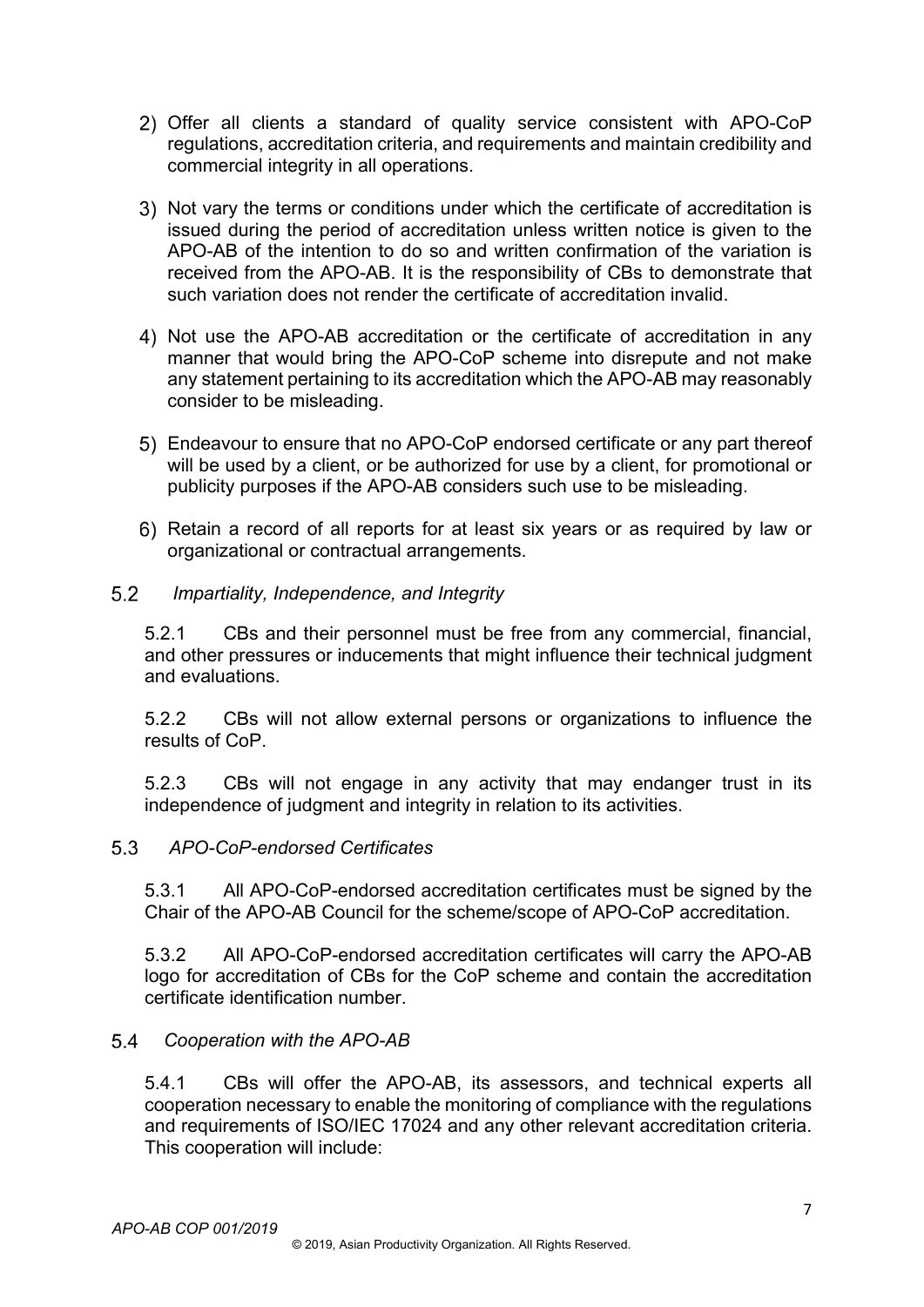- 1) Affording the APO-AB, its assessors, and technical experts reasonable access to relevant areas of a CB to observe the CoP scheme;
- 2) Preparing, packaging, and dispatching, at the expense of the CB involved, the documents, reports, or other items needed by the APO-AB;
- 3) Permitting inspection by the APO-AB, its assessors, and technical experts of the results of the CB's own internal audits and management reviews; and
- Assisting the APO-AB, its assessors, and technical experts in the investigation and resolution of any properly authenticated complaints made by third parties or outside parties concerning the CB's accredited CoP scheme.

#### *Liabilities*

<span id="page-10-0"></span>5.5.1 An accredited CB will have full control of the issue of accredited certification following the regulations and criteria set out by APO-AB. The CB will therefore take full responsibility and liability for the issuing of all certification.

5.5.2 The CB will indemnify the APO-AB from all liabilities that may be a result of claims arising from CB certification.

#### *Notification of Change*

<span id="page-10-1"></span>5.6.1 An accredited CB will inform the APO-AB immediately of any changes bearing on its compliance with these regulations and other requirements affecting the CB's capability, competence, integrity, independence, or certification scheme/scope of activity. Such significant changes in an accredited CB include:

- Changes in personnel or certification scheme/scope of activity of an accredited CB;
- Any change in the CB's organization and management, e.g. head of the CB or quality manager;
- Any change, transfer, redesignation of duties, or resignation of key CB personnel, approved signatories, authorized representatives, and other senior CB staff;
- Changes in duties of approved signatories;
- Changes in address, premises, facilities, or other resources;
- Any change in the CB's legal, commercial, or organizational status; and
- 7) Changes in the CB's policy and procedures.

5.6.2 Any notice or other communication required to be given or sent under these regulations by the APO-AB and its authorized agents will be deemed to be given or sent if sent by registered post, email, or telefax to the postal address, email address, or telefax number of the accredited CB last known to the APO-AB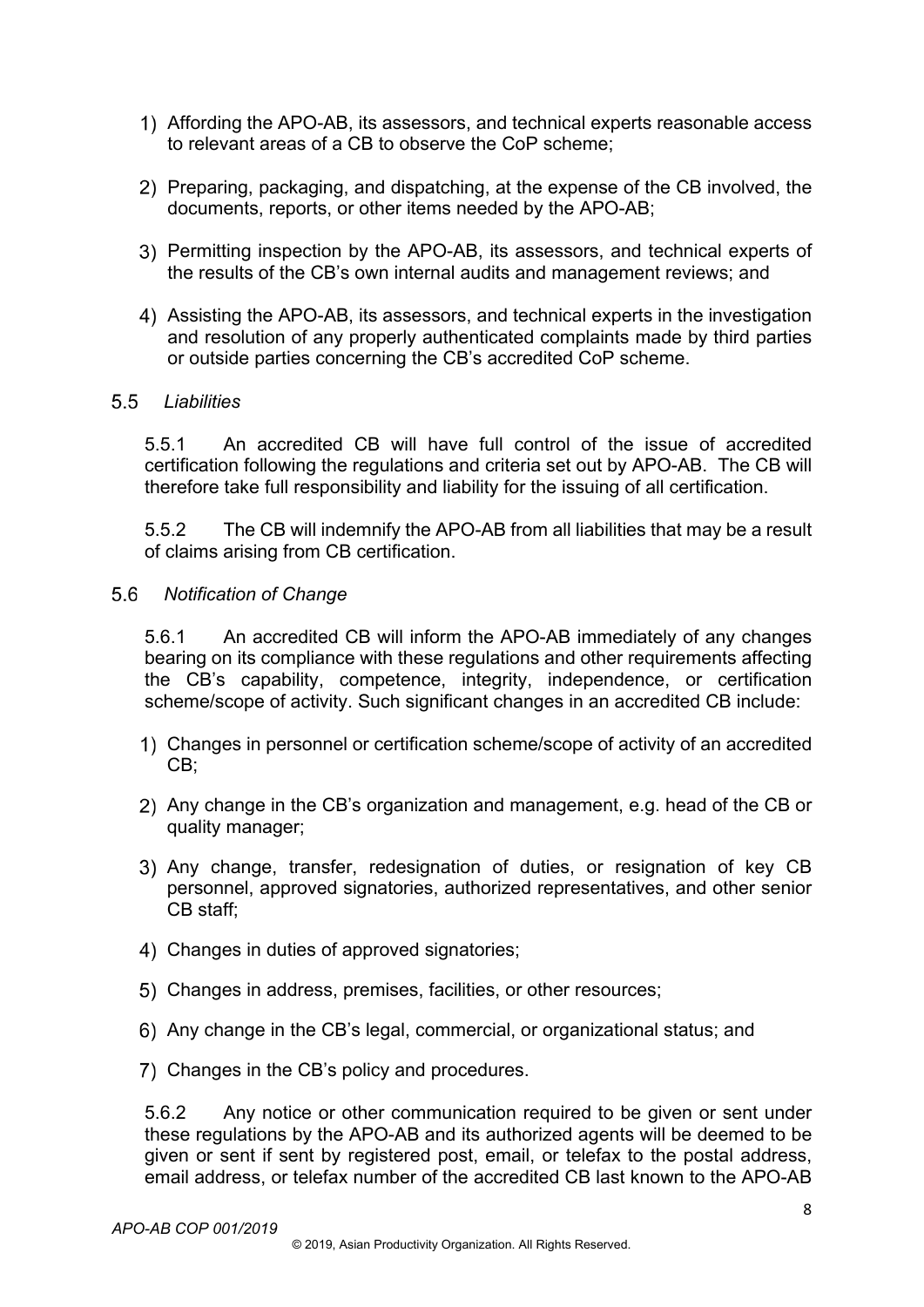and deemed to be given at the time when it would have been delivered by any of these means under normal circumstances.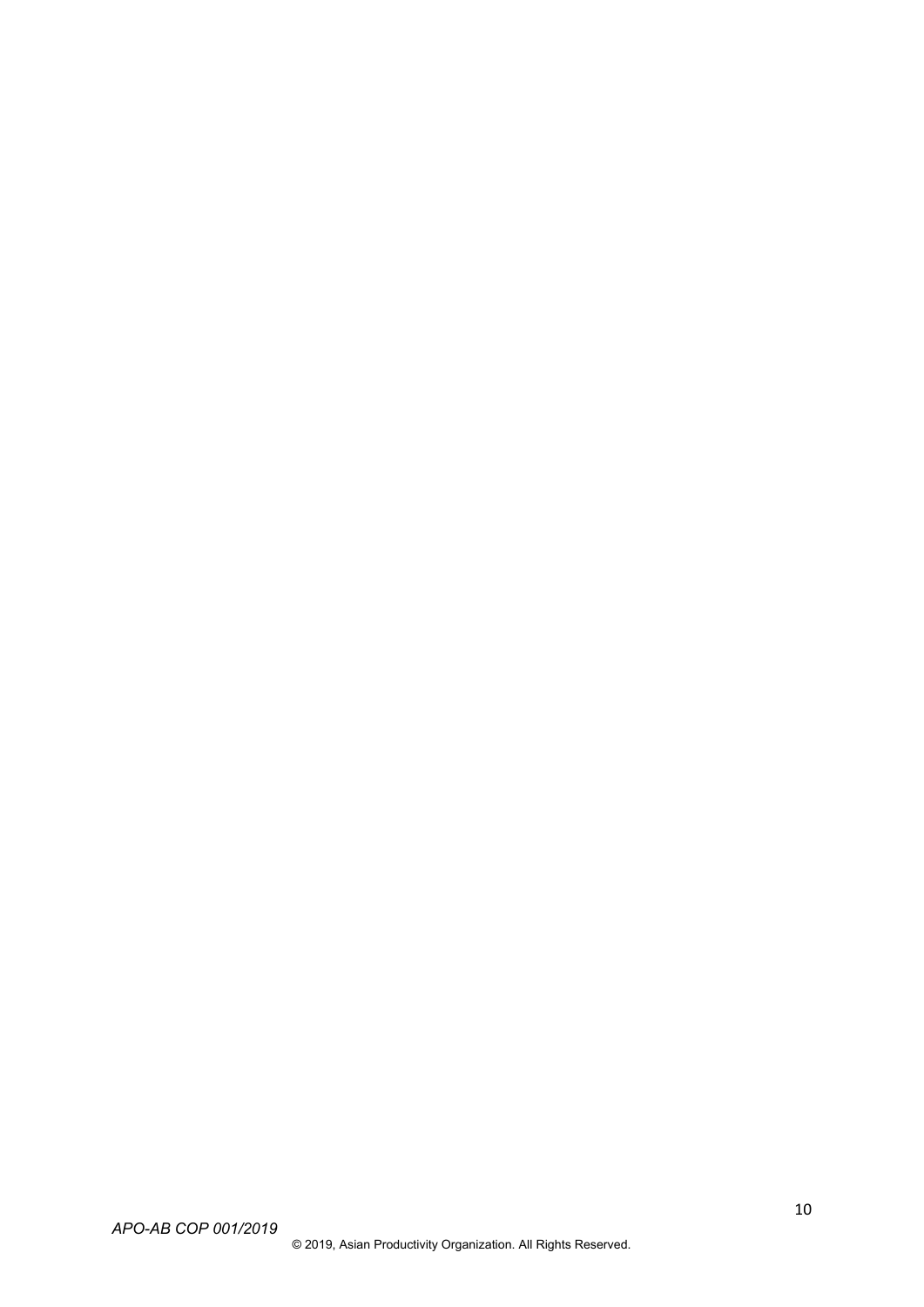# <span id="page-13-0"></span>**APPENDIX 1**

The checklist below is a guide for CBs to address and requirements of the international standard of ISO/IEC 17024 to be referred to and complied with.

## <span id="page-13-1"></span>**Legal Matters**

A CB is a legal entity or defined part of a legal entity and its organizational structure must be documented. A CB that is part of government or is a government department is deemed to be a legal entity on the basis of its governmental status.

### <span id="page-13-2"></span>**Responsibility for Decisions on Certification**

A CB is responsible for all certification decisions and will not delegate its decisions relating to certification, including the granting, maintaining, recertifying, expanding or and reducing the scope of certification, and suspending certification.

#### <span id="page-13-3"></span>**Management of Impartiality**

A CB will conduct its certification activities with impartiality and confidentiality and avoid conflict of interest in its certification activities. It must not engage in any commercial or financial activities that could compromise its impartiality.

A CB will continually identify and mitigate risks to its impartiality from its related bodies or from the relations of its personnel.

A CB will have a documented policy and procedure to safeguard impartiality.

# <span id="page-13-4"></span>**Finance and Liability**

A CB must have the financial resources to operate the accredited certification service related to its CoP as well as have adequate financial resources to cover its related liabilities.

#### <span id="page-13-5"></span>**Structural Requirements**

5.1 A CB will document its organizational structure and line of authority and relationships, describing the duties, responsibilities, and management for the CoP.

5.2 A CB will ensure that all activities of the certification process are performed independent of training to assure impartiality. Training personnel cannot serve as examiners of candidates whom they trained for a period of two years from the date of conclusion of the training.

#### <span id="page-13-6"></span>**Resource Requirements**

#### <span id="page-13-7"></span> *General Personnel Requirements*

A CB will manage and be responsible for the performance of all personnel involved in the certification process.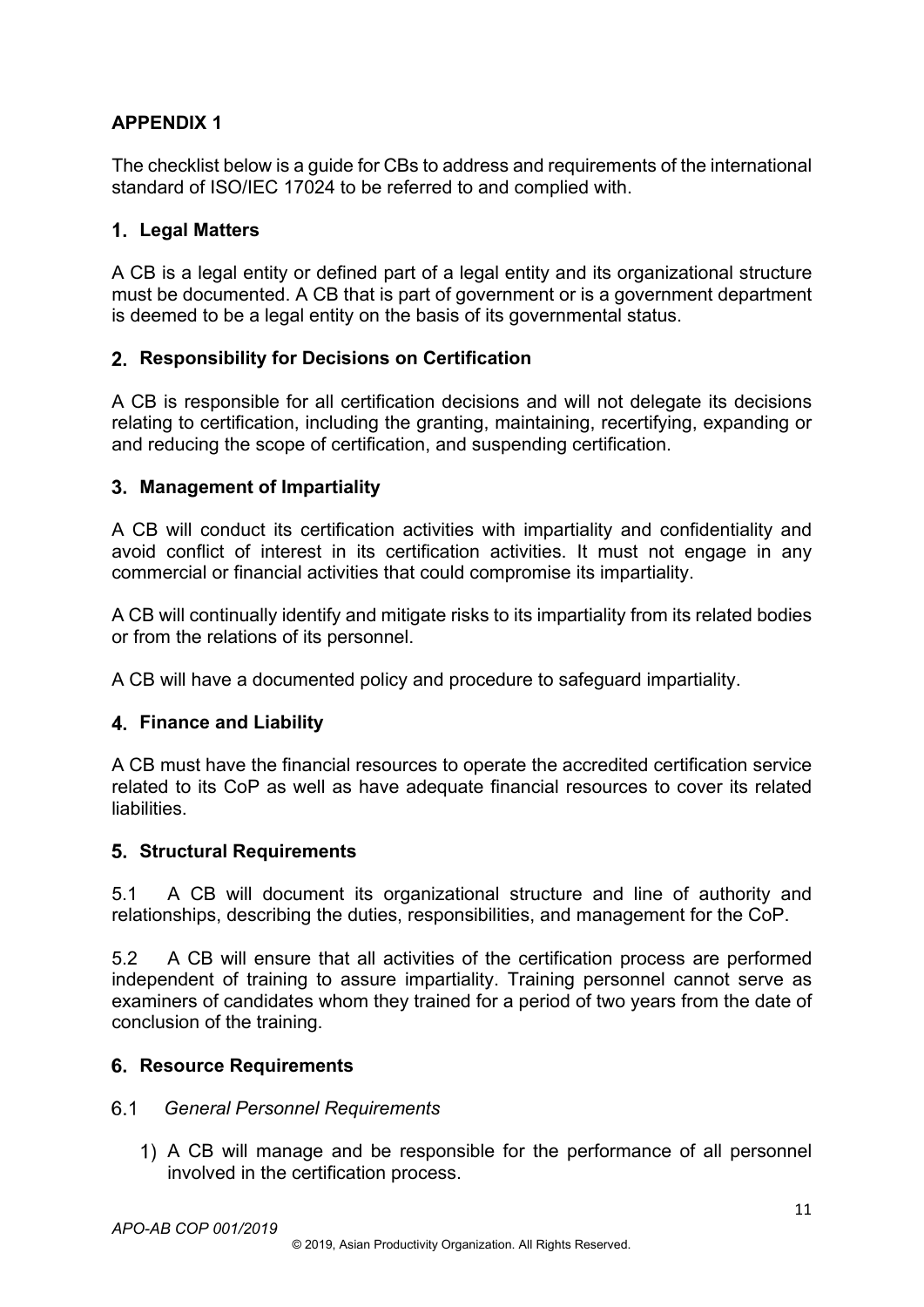- 2) A CB must have sufficient personnel with the relevant knowledge and competence to perform certification activities related to the type, range, and volume of work performed.
- A CB must have documented procedures, job functions, and information that are kept current and available to its personnel.
- A CB will maintain up-to-date personnel records, including qualifications, training, experience, professional memberships, and competence.
- All personnel acting on a CB's behalf must keep confidential all information obtained or created during the performance of certification activities, except with the permission and authorization of applicants or certified persons.
- A CB must require its personnel to sign a document committing them to compliance with the rules defined by the CB, including those relating to confidentiality, impartiality, and conflict of interest. Its personnel must declare any potential conflict of interest.

#### <span id="page-14-0"></span> $6.2$ *Requirements for Examiners*

The documented criteria for the selection and appointment of examiners will ensure that they:

- Understand the relevant certification scheme;
- 2) Are able to apply the examination procedure and methods;
- 3) Have competence in the field to be examined;
- Are fluent, both orally and in writing, in the language of examination and, if an interpreter or translator is used, the CB must have procedures in place to ensure that it does not affect the validity of the examination; and
- Have identified any known conflicts of interest to ensure that impartial judgments are made.
- A CB will monitor the performance of the examiners and the reliability of their judgments. When deviations are found, corrective actions must be taken.
- If invigilators and other personnel are employed, a CB must make a documented listing of their responsibilities and qualifications.

#### <span id="page-14-1"></span> *Outsourcing*

A CB must have an enforceable agreement covering the contractual arrangement including confidentiality and conflict of interest with each outsourced assignment related to its certification process.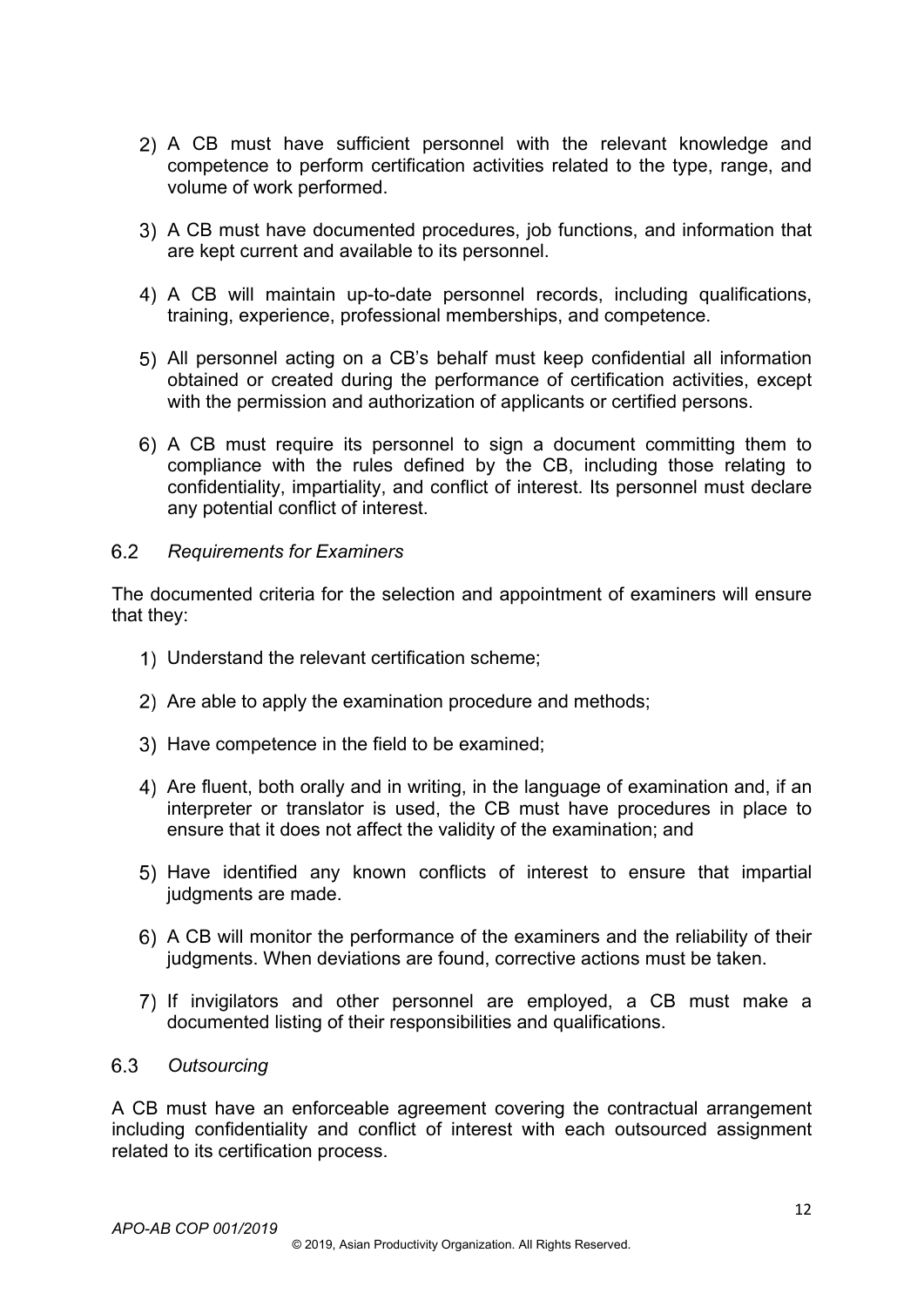When a CB outsources work related to certification, the CB will:

- 1) Take full responsibility for all outsourced work;
- Ensure that outsourced personnel are competent and comply with international standards requirements;
- Assess and monitor the performance of the outsourced bodies;
- 4) Keep records to demonstrate that the work of the outsourced bodies meets the requirements in the documented procedure; and
- Maintain a list of bodies conducting outsourced work.

#### <span id="page-15-0"></span>**Records and Information**

#### <span id="page-15-1"></span> *Records of Certified Persons*

A CB will maintain records confirming the status of a certified person for an appropriate period of time, i.e., for a minimum of one full certification cycle or as required by the recognition arrangement, contract, or legal agreement.

#### <span id="page-15-2"></span> *Confidentiality*

A CB must establish documented policies and procedures for the maintenance of confidential information. It must ensure that information obtained during the certification process is not disclosed to any unauthorized party without the written consent of the individual or certified person, except when the law requires such information to be disclosed. The CB will also ensure that the activities of related bodies do not compromise confidentiality.

#### <span id="page-15-3"></span> *Security*

- 7.3.1 A CB must develop and document policies and procedures to ensure security throughout the entire certification process and have measures in place to take corrective actions if security breaches occur.
- 7.3.2 Security policies and procedures must include provisions to ensure the security of examination materials, taking into account the following:
	- 1) The location required to keep the materials secure:
	- 2) The nature of the materials;
	- 3) The steps in the examination process; and
	- The risk arising from repeated use of the examination materials.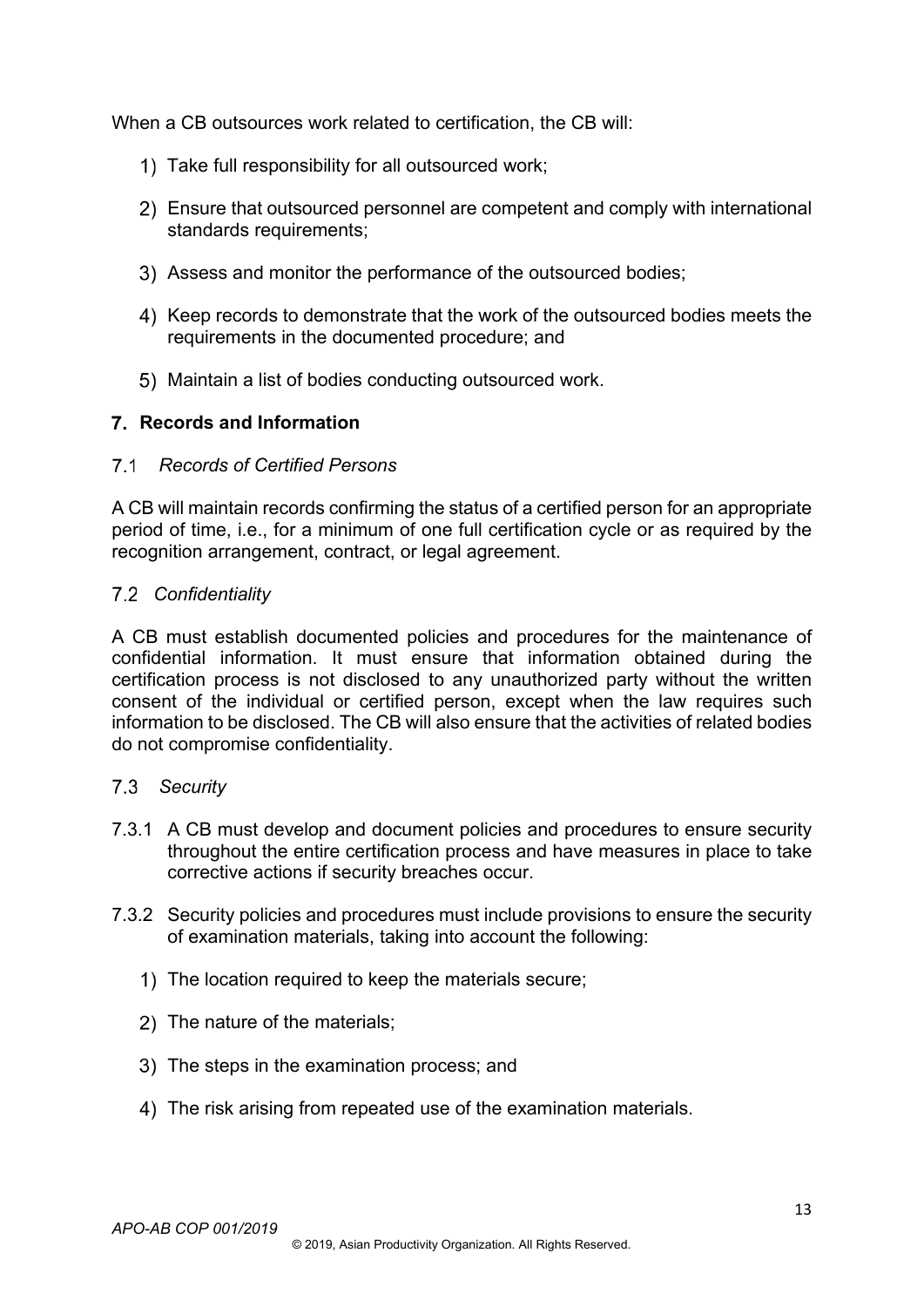- 7.3.3 A CB must take steps to prevent fraudulent examination processes by:
	- 1) Requiring candidates to sign a nondisclosure agreement not to release confidential examination materials or participate in fraudulent test-taking practices;
	- 2) Requiring an invigilator or examiner to be present;
	- Confirming the identity of all candidates;
	- Preventing unauthorized aids or assistance during examinations; and
	- Monitoring results for indications of cheating or fraud.

### <span id="page-16-0"></span>**Certification Schemes**

- $8.1$ A certification scheme must be in place for each category of certification.
- 8.2 Each certification scheme must contain the following elements:
	- 1) Scope of certification;
	- 2) Job and task description;
	- 3) Required competence;
	- 4) Abilities (when applicable, e.g., vision, hearing, etc.);
	- 5) Prerequisites (when applicable); and
	- 6) Code of conduct (when applicable).
- 8.3 A certification scheme must include the following certification process requirements:
	- 1) Criteria for initial certification and recertification;
	- 2) Assessment methods for initial certification and recertification;
	- 3) Surveillance methods and criteria (if applicable);
	- 4) Criteria for suspension and withdrawal of certification; and
	- 5) Criteria for changing the scope or level of certification (if applicable).
- 8.4 A CB must maintain documents demonstrating that the following are included in the development and review of certification schemes:
	- 1) The involvement of appropriate experts;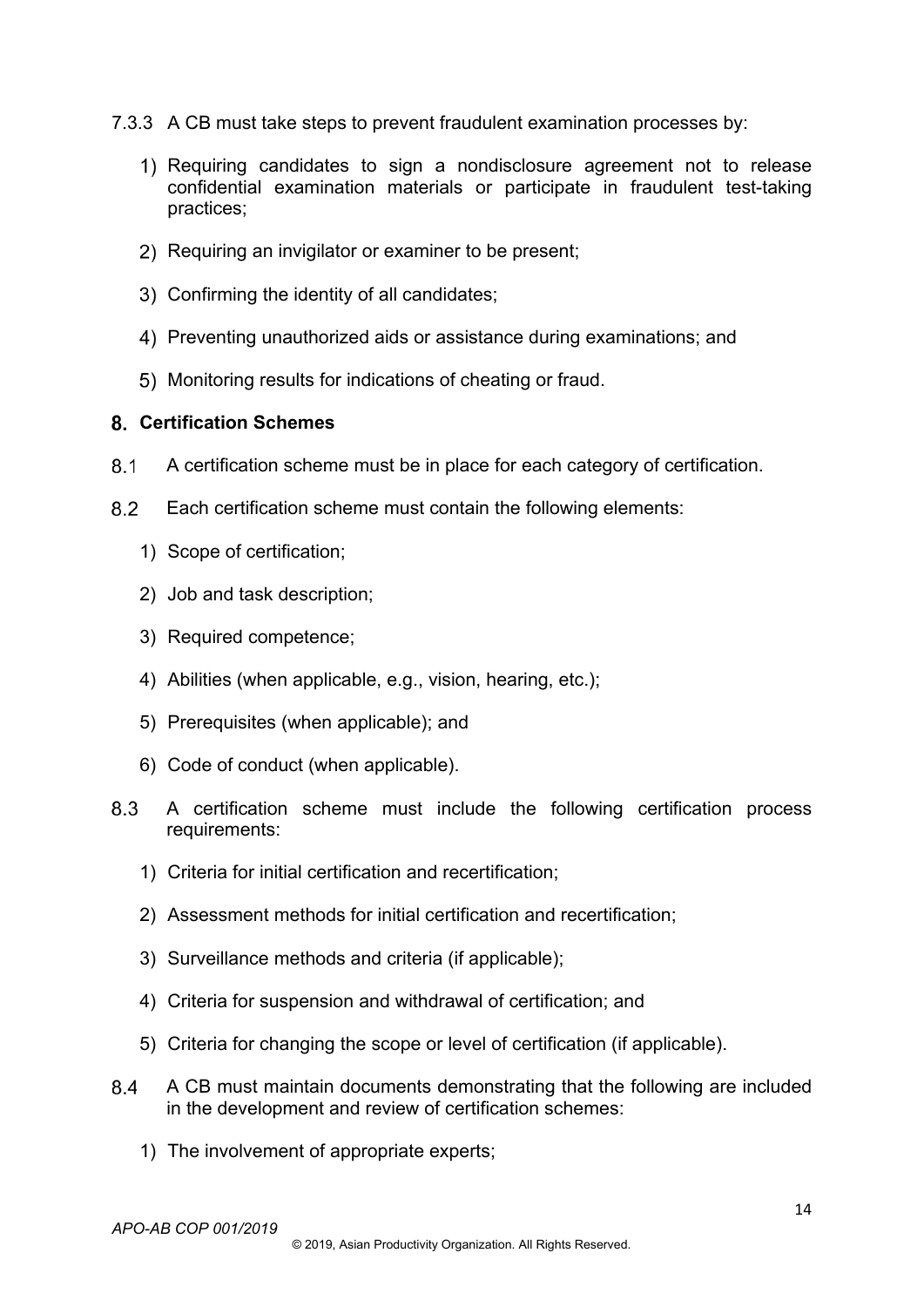- 2) The use of an appropriate structure that fairly represents the interests of all parties;
- 3) The identification and alignment of the assessment mechanism with the competence requirements; and
- 4) A job or practice analysis that is conducted and updated regularly.
- 8.5 A CB must ensure that each certification scheme is reviewed and validated on an ongoing basis.
- 8.6 When a CB is not the owner of a certification scheme it implements, it must ensure that all requirements contained in this clause 8 are met.

#### <span id="page-17-0"></span>**Certification Process Requirements**

Refer to clauses 9.1 to 9.10 of ISO/IEC 17024 for procedures governing the application, assessment, and examination processes; decisions on certification, suspending, withdrawing, or reducing the scope of certification; recertification process; and the use of certificates and logos.

#### <span id="page-17-1"></span>**Management System Requirements**

#### <span id="page-17-2"></span>*Process and Procedures*

A CB must establish a documented process and procedures for implementing and maintaining an effective management system capable of providing certification services conforming to international standards and in accordance with either Option A or Option B described in clauses 10.1 and 10.2 of ISO/IEC 17024. It must also ensure that the management system documentation is made available to all personnel.

#### <span id="page-17-3"></span>*Control of Documents*

A CB must establish documented procedures to control documents, both internal and external, relating to the certification service which conform with international standards.

#### <span id="page-17-4"></span>*Control of Records*

A CB must establish procedures to define the controls needed for identification, storage, protection, retrieval, retention period, and disposition of its records, including its confidentiality arrangements and accessibility.

#### <span id="page-17-5"></span>*Management Reviews*

A CB's top management must have procedures to review the management system at planned intervals to ensure its continuing suitability, adequacy, and effectiveness related to the fulfillment of ISO/IEC 17024 requirements.